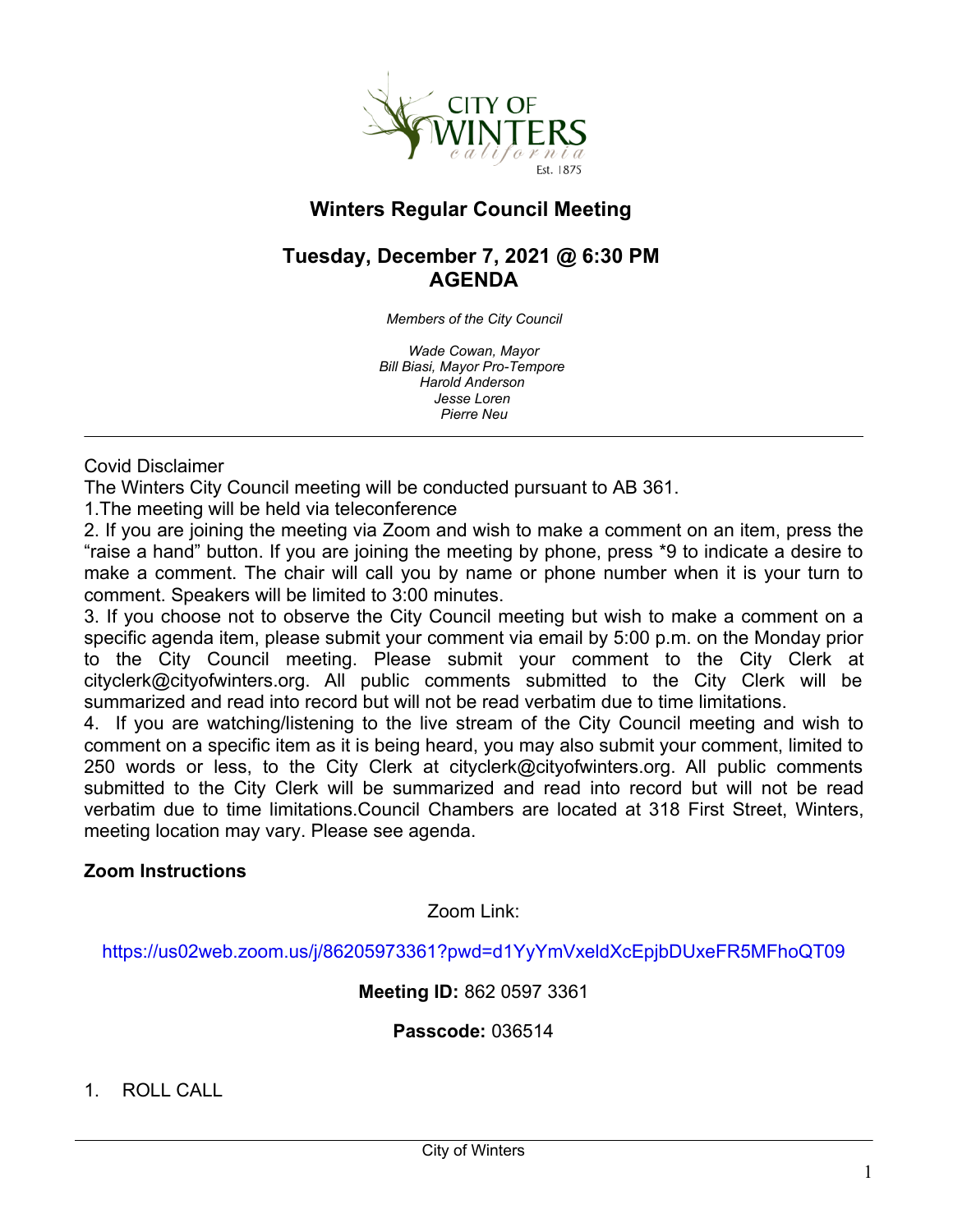2. PLEDGE OF ALLIEGENCE

## 3. APPROVAL OF THE AGENDA

### 4. COUNCIL/STAFF COMMENTS

### 5. PUBLIC COMMENTS

At this time, any member of the public may address the City Council on matters, which are not listed on this agenda. Citizens should reserve their comments for matters listed on this agenda at the time the item is considered by the Council. An exception is made for members of the public for whom it would create a hardship to stay until their item is heard. Those individuals may address the item after the public has spoken on issues that are not listed on the agenda. Presentations may be limited to accommodate all speakers within the time available. Public comments may also be continued to later in the meeting should the time allotted for public comment expire.

#### 6. CONSENT CALENDAR

All matters listed under the consent calendar are considered routine and noncontroversial, require no discussion and are expected to have unanimous Council support and may be enacted by the City Council in one motion in the form listed below. There will be no separate discussion of these items. However, before the City Council votes on the motion to adopt, members of the City Council, staff, or the public may request that specific items be removed from the Consent Calendar for separate discussion and action. Items(s) removed will be discussed later in the meeting as time permits.

- A. Minutes of the Regular Meeting of the Winters City Council Held via Teleconference (Zoom) on November 16, 2021. [Minutes\\_20211116](https://legistarweb-production.s3.amazonaws.com/uploads/attachment/pdf/1159124/20211116Minutes__1_.pdf)
- B. Resolution No. 2021-79 Approving an Amendment to a Construction Contract with
- Ample Electric, Inc. for the Car Charging Stations to Increase the Contract Amount by \$9,600 and Resolution No. 2021-81 Approving the Amendment to the Professional Services Agreement with Dee Rosenberg Architects to Increase the Contract Amount by \$7,500 for plans and specifications for the Finance Office buildout project

Staff Report Contract Amendments Dee Rosenberg and Ample Electric

[Att1\\_Resolution2021\\_79](https://legistarweb-production.s3.amazonaws.com/uploads/attachment/pdf/1163311/Resolution_Amending_Contract_for_Car_Charging_Stations__1_.pdf)

[Att2\\_Resolution2021\\_81](https://legistarweb-production.s3.amazonaws.com/uploads/attachment/pdf/1163317/Resolution_Amending_Contract_for_Plan_Design_for_New_Finance_Office__1_.pdf)

Att3 Proposal COW Finance Specification

[Att4\\_PGE\\_Proposal](https://legistarweb-production.s3.amazonaws.com/uploads/attachment/pdf/1133178/Quote_for_PG_E_application.pdf)

[Att5\\_First\\_Amendment\\_PSA\\_DeeRosenberg](https://legistarweb-production.s3.amazonaws.com/uploads/attachment/pdf/1163331/First_Amendment_to_PSA_with_Dee_Rosenberg__1_.pdf)

[Att6\\_First\\_Amendment\\_Construction\\_Contract\\_with\\_Ample](https://legistarweb-production.s3.amazonaws.com/uploads/attachment/pdf/1163344/Winters__First_Amendment_to_Construction_Contract_with_Ample_re_Car_Charging_Stations__1_.pdf)

C. Ordinance 2021-04 Amending Chapter 8.04 of, and Adding Chapter 8.72 to, Title 8 of the Winters Municipal Code Relating to Solid Waste and Organic Waste Disposal Reduction

Staff Report Second Reading SB 1383 Ordinance

[Att1\\_Ordinance2021\\_04](https://legistarweb-production.s3.amazonaws.com/uploads/attachment/pdf/1158104/Winters_SB_1383_Ordinance_2nd_reading.pdf)

Att2 Redline Changes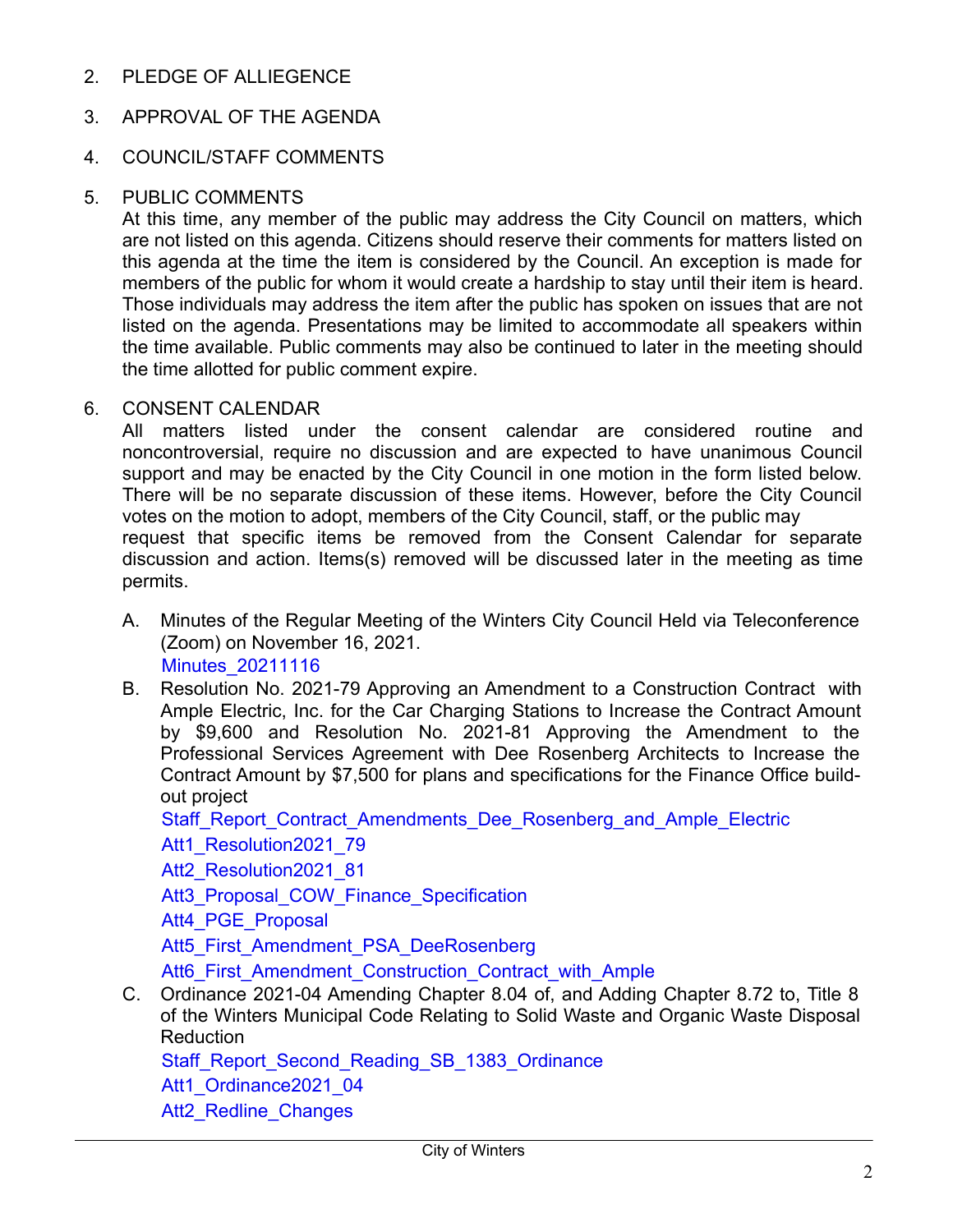- D. Resolution No. 2021-82 Renewing Authorization and Making Findings and Determinations Under AB 361 for Continued Virtual Meetings. [Staff\\_Report\\_Renewal\\_AB361](https://legistarweb-production.s3.amazonaws.com/uploads/attachment/pdf/1142964/Staff_Report_Renewal_AB361.pdf) Att 1 Resolution21 82RenewAB361 Att2 Yolo County Memo
- E. Resolution No. 2021-83 Accepting the Fiscal Year 2020-21 Street Rehabilitation Project Staff Report Final Acceptance of SB1 2020-21 Street Rehab Project [Att1\\_Resolution2021\\_83](https://legistarweb-production.s3.amazonaws.com/uploads/attachment/pdf/1163387/12-7-21_2020-21_Street_Rehab_Project_Final_Acceptance_Resolution__1___1_.pdf) Att2 Change Orders
- F. City Board and Commission Term Expiration List for 2021 as Required by Government Code Section 54972 (Maddy Act) Maddy Act Staff Report [Local\\_Appointments\\_Lists\\_of\\_Boards\\_Maddy\\_Act](https://legistarweb-production.s3.amazonaws.com/uploads/attachment/pdf/1157208/2021_Local_Appointments_Lists_of_Boards-maddy_act__1_.pdf)
- 7. PRESENTATIONS
- 8. DISCUSSION ITEMS
	- A. Ordinance No. 2021-06 Amending Section 2.04.150 of Chapter 2.04 of Title 2 of the Winters Municipal Code Increasing the Compensation of City Councilmembers Winters Staff Report Council Salary Att1\_Ordinance 2021\_06 Att 2 City Council Liason Assignments
	- B. Consider Ordinance 2021-05 Changing the City of Winters General Municipal Election from the Statewide Direct Primary Date to the Statewide General Election Date (November) [Staff\\_Report\\_Election\\_Date\\_Change](https://legistarweb-production.s3.amazonaws.com/uploads/attachment/pdf/1163486/REVISED__Winters__Election_Date_Change_Staff_Report__1_.pdf) [Ordinance2021\\_05](https://legistarweb-production.s3.amazonaws.com/uploads/attachment/pdf/1163571/REVISED_Winters_-_Ordinance_Changing_Date_of_General_Municipal_Election_From_Statewide_Primary_Date_to_Statewide_General_Date_in_November__2021___2___1___2_.pdf)
- 9. CITY MANAGER REPORT
- 10. INFORMATION ONLY
	- A. Comment Letter re Notice of Preparation of a Draft Program Environmental Impact Report for the Adoption of a Regulation for the Hexavalent Chromium Maximum Contaminant Level [M6Letter.pdf](https://legistarweb-production.s3.amazonaws.com/uploads/attachment/pdf/1163744/M6Letter.pdf)

# 11. ADJOURNMENT

I declare under penalty of perjury that the foregoing agenda for the regular meeting of the Winters City Council was posted on the City of Winters website at www.cityofwinters.org and Councilmembers were notified via e-mail of its' availability. A

copy of the foregoing agenda was also posted on the outside public bulletin board at City Hall, 318 First Street , and made available to the public during normal business hours.

\_\_\_\_\_\_\_\_\_\_\_\_\_\_\_\_\_\_\_\_\_\_\_\_\_\_\_\_\_\_\_\_\_\_\_\_\_\_